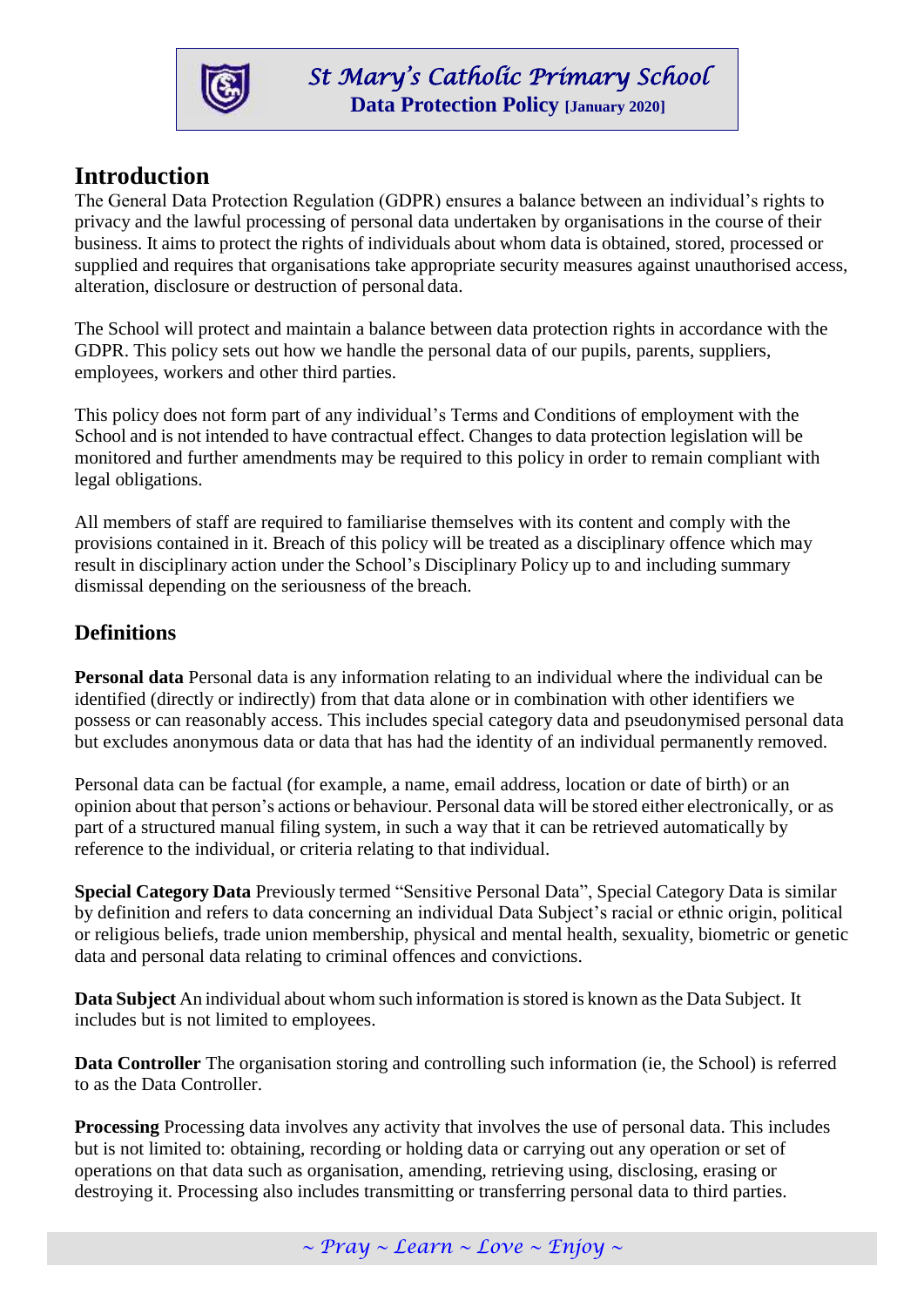**Automated Processing** Any form of automated processing of personal data consisting of the use of personal data to evaluate certain personal aspects relating to an individual, in particular to analyse or predict aspects concerning that individual's performance at work, economic situation, health, personal preferences, interests, reliability, behaviour, location or movements.

An example of automated processing includes profiling and automated decision making. Automatic decision making is when a decision is made which is based solely on automated processing which produces legal effects or significantly affects an individual. Automated decision making is prohibited except in exceptional circumstances.

**Data Protection Impact Assessment (DPIA)** DPIAs are a tool used to identify risks in data processing activities with a view to reducing them.

**Criminal Records Information** This refers to personal information relating to criminal convictions and offences, allegations, proceedings, and related security measures.

## **When Can the School Process Personal Data**

#### **Data Protection Principles**

The School are responsible for and adhere to the principles relating to the processing of personal data as set out in the GDPR.

The principles the School must adhere to are:

- 1. Personal data must be processed lawfully, fairly and in a transparent manner;
- 2. Personal data must be collected only for specified, explicit and legitimate purposes;
- 3. Personal data must be adequate, relevant and limited to what is necessary in relation to the purposes for which it is processed;
- 4. Personal data must be accurate and, where necessary, kept up to date;
- 5. Personal data must not be kept in a form which permits identification of data subjects for longer than is necessary for the purposes for which the data is processed; and
- 6. Personal data must be processed in a manner that ensures its security using appropriate technical and organisational measures to protect against unauthorised or unlawful processing and against accidental loss, destruction or damage.

Further details on each of the above principles is set out below.

**Principle 1: Personal data must be processed lawfully, fairly and in a transparent manner** The School only collect, process and share personal data fairly and lawfully and for specified purposes. The School must have a specified purpose for processing personal data and special category of data as set out in the GDPR.

Before the processing starts for the first time, we will review the purposes of the particular processing activity and select the most appropriate lawful basis for that processing. We will then regularly review those purposes whilst processing continues in order to satisfy ourselves that the processing is necessary for the purpose of the relevant lawful basis(i.e. that there is no other reasonable way to achieve that purpose).

#### **Personal Data**

The School may only process a data subject's personal data if one of the following fair processing conditions are met:

- The data subject has given their consent;
- The processing is necessary for the performance of a contract with the data subject or for taking steps at their request to enter into a contract;
- To protect the data subject's vital interests;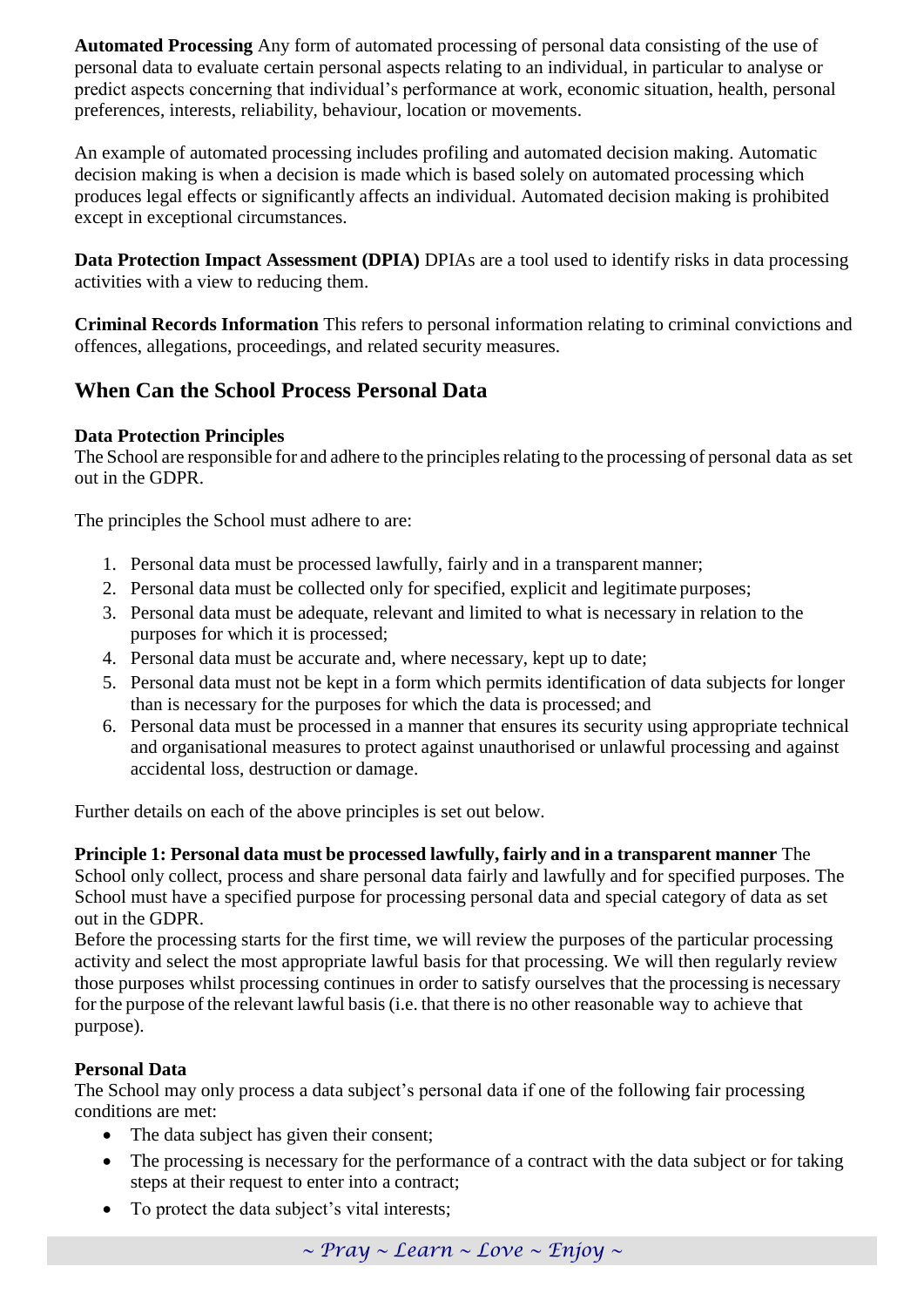- To meet our legal compliance obligations (other than a contractual obligation);
- To perform a task in the public interest or in order to carry out official functions as authorised by law;
- For the purposes of the School's legitimate interests where authorised in accordance with data protection legislation. This is provided that it would not prejudice the rights and freedoms or legitimate interests of the data subject.

### **Special Category Data**

The School may only process special category data if they are entitled to process personal data (using one of the fair processing conditions above) AND one of the following conditions are met:

- The data subject has given their explicit consent;
- The processing is necessary for the purposes of exercising or performing any right or obligation which is conferred or imposed on the School in the field of employment law, social security law or social protection law. This may include, but is not limited to, dealing with sickness absence, dealing with disability and making adjustments for the same, arranging private health care insurance and providing contractual sick pay;
- To protect the data subject's vital interests;
- To meet our legal compliance obligations (other than a contractual obligation):
- Where the data has been made public by the data subject;
- To perform a task in the substantial public interest or in order to carry out official functions as authorised by law;
- Where it is necessary for the purposes of preventive or occupational medicine, for the assessment of the working capacity of the employee, medical diagnosis, the provision of health or social care or treatment or the management of health or social care systems and services;
- Where it is necessary for reasons of public interest in the area of public health;
- The processing in necessary for archiving, statistical or research purposes.

The School identifies and documents the legal grounds being relied upon for each processing activity.

#### **Consent**

Where the School relies on consent as a fair condition for processing (as set out above), it will adhere to the requirements set out in the GDPR.

Consent must be freely given, specific, informed and be an unambiguous indication of the data subject's wishes by which they signify agreement to the processing of personal data relating to them. Explicit consent requires a very clear and specific statement to be relied upon (i.e. more than just mere action is required).

A data subject will have consented to processing of their personal data if they indicate agreement clearly either by a statement or positive action to the processing. Consent requires affirmative action so silence, pre-ticked boxes or inactivity will not amount to valid consent.

Data subjects must be easily able to withdraw consent to processing at any time and withdrawal must be promptly honoured.

If explicit consent is required, the School will normally seek another legal basis to process that data. However if explicit consent is require the data subject will be provided with full information in order to provide explicit consent. The School will keep records of consents obtained in order to demonstrate compliance with consent requirements under the GDPR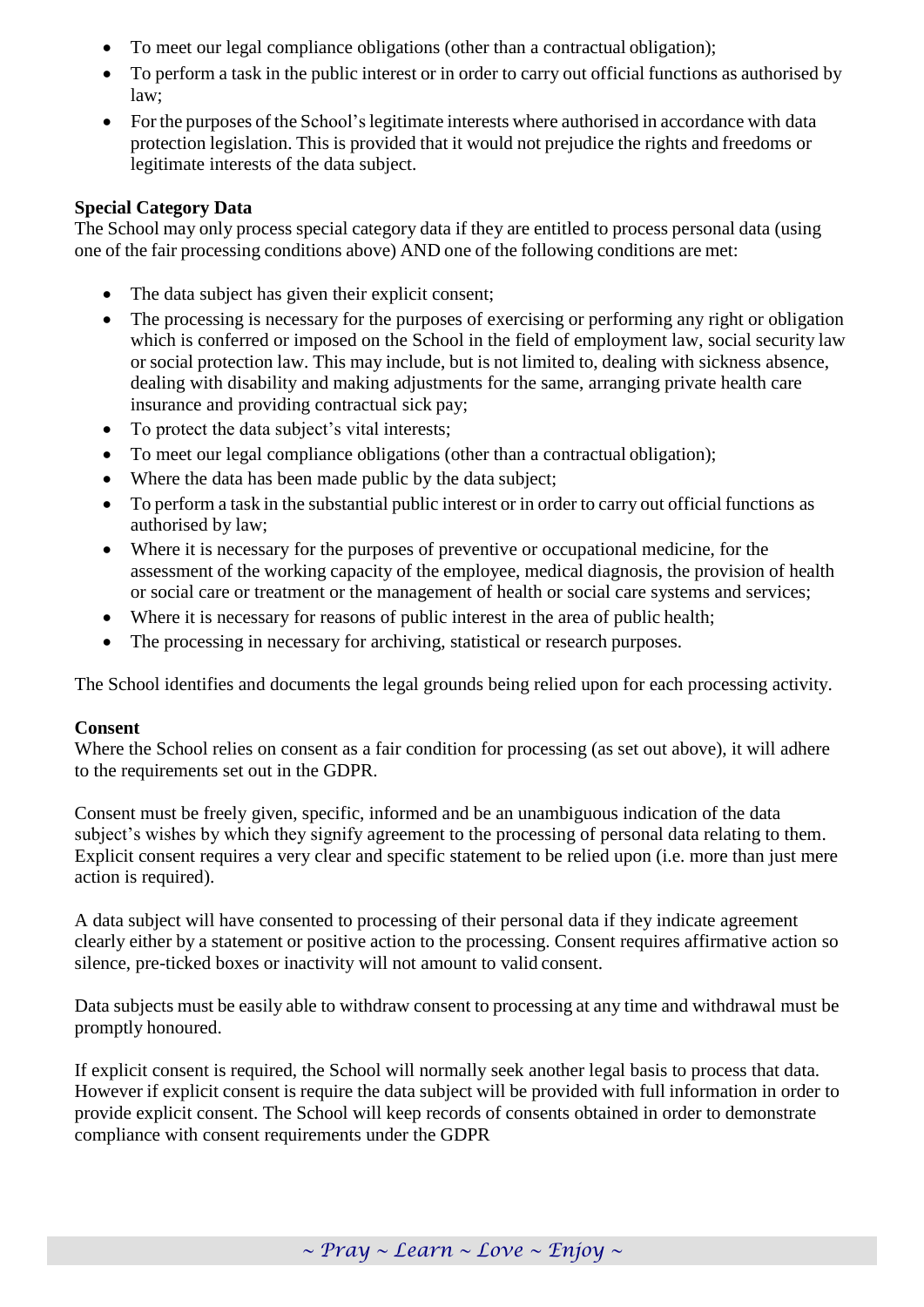## **Principle 2: Personal data must be collected only for specified, explicit and legitimate purposes**

Personal data will not be processed in any matter that is incompatible with the legitimate purposes. The School will not use personal data for new, different or incompatible purposes from that disclosed when it was first obtained unless we have informed the data subject of the new purpose (and they have consented where necessary).

#### **Principle 3: Personal data must be adequate, relevant and limited to what is necessary in relation to the purposes for which it is processed**

The School will only process personal data when our obligations and duties require us to. We will not collect excessive data and ensure any personal data collected is adequate and relevant for the intended purposes.

When personal data is no longer needed for specified purposes, the School shall delete or anonymise the data. Please refer to the School's Data Retention Policy for further guidance, which can be found in the Public Data Protection folder or the school website.

#### **Principle 4: Personal data must be accurate and, where necessary, kept up to date**

The School will endeavour to correct or delete any inaccurate data being processed by checking the accuracy of the personal data at the point of collection and at regular intervals afterwards. We will take all reasonable steps to destroy or amend inaccurate or out of date personal data. Data subjects also have an obligation to ensure that their data is accurate, complete, up to date and relevant. Data subjects have the right to request rectification to incomplete or inaccurate data held by the School.

#### **Principle 5: Personal data must not be kept in a form which permits identification of data subjects for longer than is necessary for the purposes for which the data is processed**

Legitimate purposes for which the data is being processed may include satisfying legal, accounting or reporting requirements. The School will ensure that they adhere to legal timeframes for retaining data. We will take reasonable steps to destroy or erase from our systems all personal data that we no longer require. We will also ensure that data subjects are informed of the period for which data is stored and how that period is determined in our privacy notices.

Please refer to the School's Retention Policy for further details about how the School retains and removes data.

#### **Principle 6: Personal data must be processed in a manner that ensures its security using appropriate technical and organisational measures to protect against unauthorised or unlawful processing and against accidental loss, destruction or damage**

In order to assure the protection of all data being processed, the School will develop, implement and maintain reasonable safeguard and security measures. This includes using measures such as:

- Encryption;
- Pseudonymisation (this is where the School replacesinformation that directly or indirectly identifies an individual with one or more artificial identifiers or pseudonyms so that the person to whom the data relates cannot be identified without the use of additional information which is meant to be kept separately and secure);
- Ensuring authorised access (i.e. that only people who have a need to know the personal data are authorised to access it);
- Adhering to confidentiality principles;
- Ensuring personal data is accurate and suitable for the process for which it is processed.

The School follow procedures and technologies to ensure security and will regularly evaluate and test the effectiveness of those safeguards to ensure security in processing personal data.

The School will only transfer personal data to third party service providers who agree to comply with the required policies and procedures and agree to put adequate measures in place.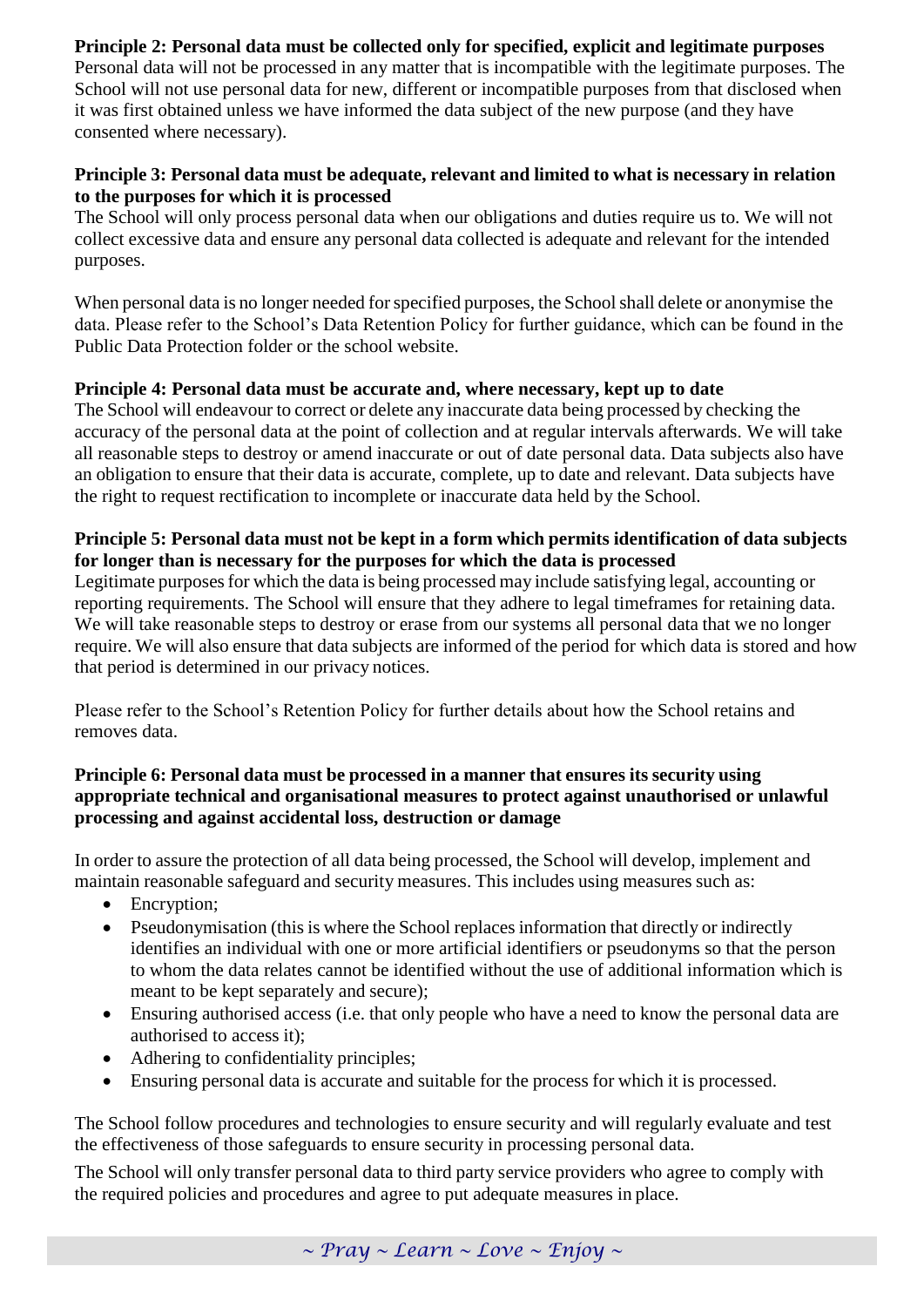## **Sharing Personal Data**

The School will generally not share personal data with third parties unless certain safeguards and contractual arrangements have been put in place. These include if the third party:

- Has a need to know the information for the purposes of providing the contracted services;
- Sharing the personal data complies with the privacy notice that has been provided to the data subject and, if required, the data subject's consent has been obtained;
- The third party has agreed to comply with the required data security standards, policies and procedures and put adequate security measures in place;
- The transfer complies with any applicable cross border transfer restrictions; and
- A fully executed written contract that contains GDPR approved third party clauses has been obtained.

There may be circumstances where the School is required either by law or in the best interests of our pupils, parents or staff to pass information onto external authorities, for example, the local authority, Ofsted or the department of health. These authorities are up to date with data protection law and have their own policies relating to the protection of any data that they receive or collect. The intention to share data relating to individuals to an organisation outside of our School shall be clearly defined within written notifications and details and basis for sharing that data given.

## **Transfer of Data Outside the European Economic Area (EEA)**

The GDPR restricts data transfers to countries outside the EEA in order to ensure that the level of data protection afforded to individuals by the GDPR is not undermined.

The School will not transfer data to another country outside of the EEA without appropriate safeguards being in place and in compliance with the GDPR. All staff must comply with the School's guidelines on transferring data outside of the EEA. For the avoidance of doubt, a transfer of data to another country can occur when you transmit, send, view or access that data in that particular country.

#### **Data Subject's Rights and Requests**

Personal data must be made available to data subjects as set out within this policy and data subjects must be allowed to exercise certain rights in relation to their personal data.

The rights data subjects have in relation to how the School handle their personal data are set out below:

- (Where consent is relied upon as a condition of processing) To withdraw consent to processing at any time;
- Receive certain information about the School's processing activities;
- Request access to their personal data that we hold;
- Prevent our use of their personal data for marketing purposes;
- Ask us to erase personal data if it is no longer necessary in relation to the purposes for which it was collected or processed or to rectify inaccurate data or to complete incomplete data;
- Restrict processing in specific circumstances;
- Challenge processing which has been justified on the basis of our legitimate interests or in the public interest;
- Request a copy of an agreement under which personal data is transferred outside of the EEA;
- Object to decisions based solely on automated processing;
- Prevent processing that is likely to cause damage or distress to the data subject or anyone else;
- Be notified of a personal data breach which is likely to result in high risk to their rights and freedoms;
- Make a complaint to the supervisory authority; and
- In limited circumstances, receive or ask for their personal data to be transferred to a third party in a structured, commonly used and machine readable format.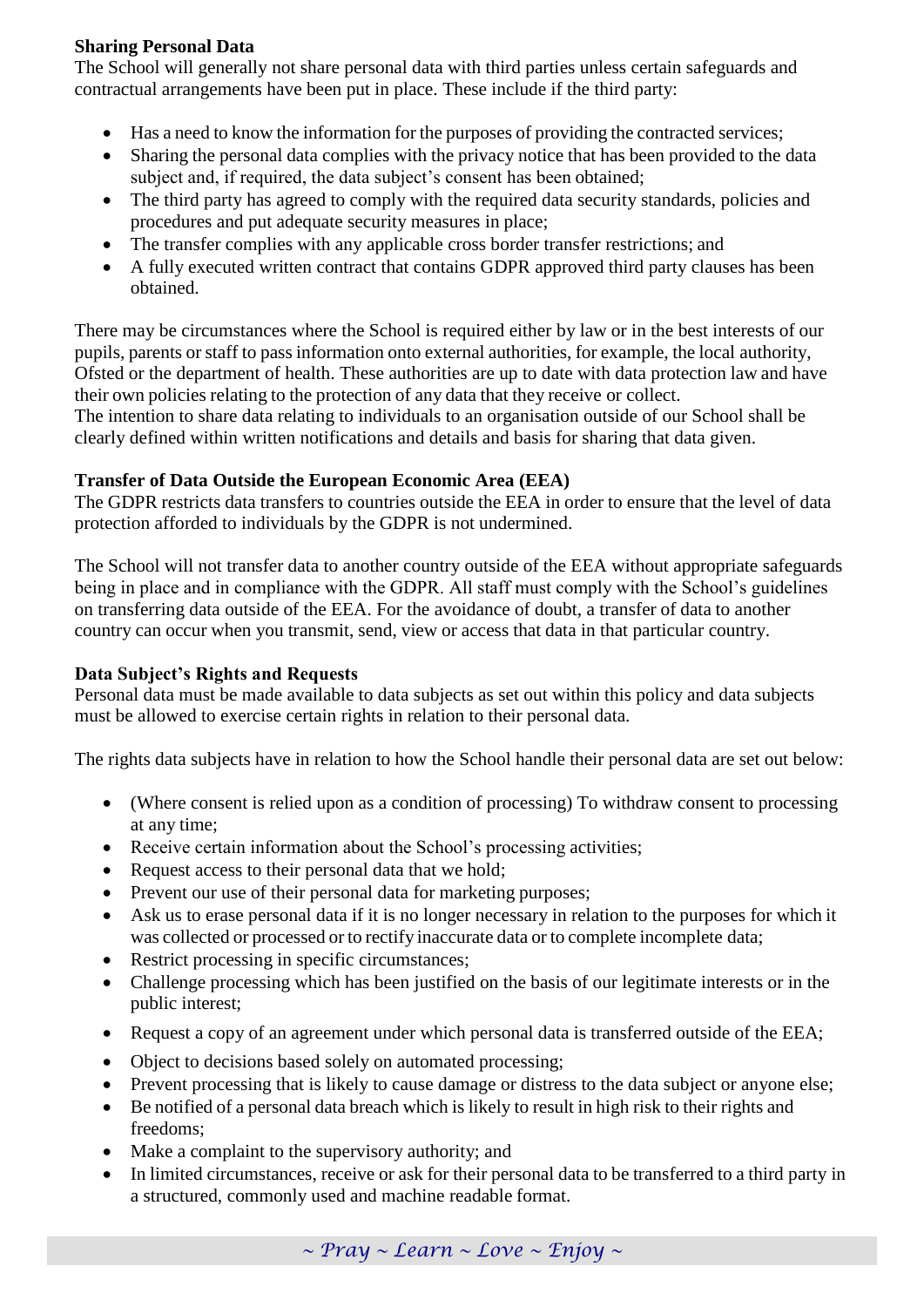If any request is made to exercise the rights above, it is a requirement for the relevant staff member within the School to verify the identity of the individual making the request.

#### **Subject Access Requests**

A Data Subject has the right to be informed by the School of the following:

- Confirmation that their data is being processed;
- Access to their personal data;
- A description of the information that is being processed;
- The purpose for which the information is being processed;
- The recipients/class of recipients to whom that information is or may be disclosed:
- Details of the School's sources of information obtained;
- In relation to any Personal Data processed for the purposes of evaluating matters in relation to the Data Subject that has constituted or is likely to constitute the sole basis for any decision significantly affecting him or her, to be informed of the logic of the Data Controller's decision making. Such data may include, but is not limited to, performance at work, creditworthiness, reliability and conduct.
- Other supplementary information

Any Data Subject who wishes to obtain the above information must notify the School in writing of his or her request. This is known as a Data Subject Access Request. The request should in the first instance be sent to the Data Protection Officer.

#### **Direct Marketing**

The School are subject to certain rules and privacy laws when marketing. For example a data subject's prior consent will be required for electronic direct marketing (for example, by email, text or automated calls).

The School will explicitly offer individuals the opportunity to object to direct marketing and will do so in an intelligible format which is clear for the individual to understand. The School will promptly respond to any individual objection to direct marketing.

#### **Employee Obligations**

Employees may have access to the personal data of other members of staff, suppliers, parents or pupils of the School in the course of their employment or engagement. If so, the School expects those employees to help meet the School's data protection obligations to those individuals. Specifically, you must:

- Only access the personal data that you have authority to access, and only for authorised purposes;
- Only allow others to access personal data if they have appropriate authorisation;
- Keep personal data secure (for example by complying with rules on access to school premises, computer access, password protection and secure file storage and destruction (Please refer to the School's Security Policy for further details about our security processes));
- Not to remove personal data or devices containing personal data from the School premises unless appropriate security measures are in place (such as Pseudonymisation, encryption, password protection) to secure the information;
- Not to store personal information on local drives.

#### **Accountability**

The School will ensure compliance with data protection principles by implementing appropriate technical and organisational measures. We are responsible for and demonstrate accountability with the GDPR principles.

*~ Pray ~ Learn ~ Love ~ Enjoy ~*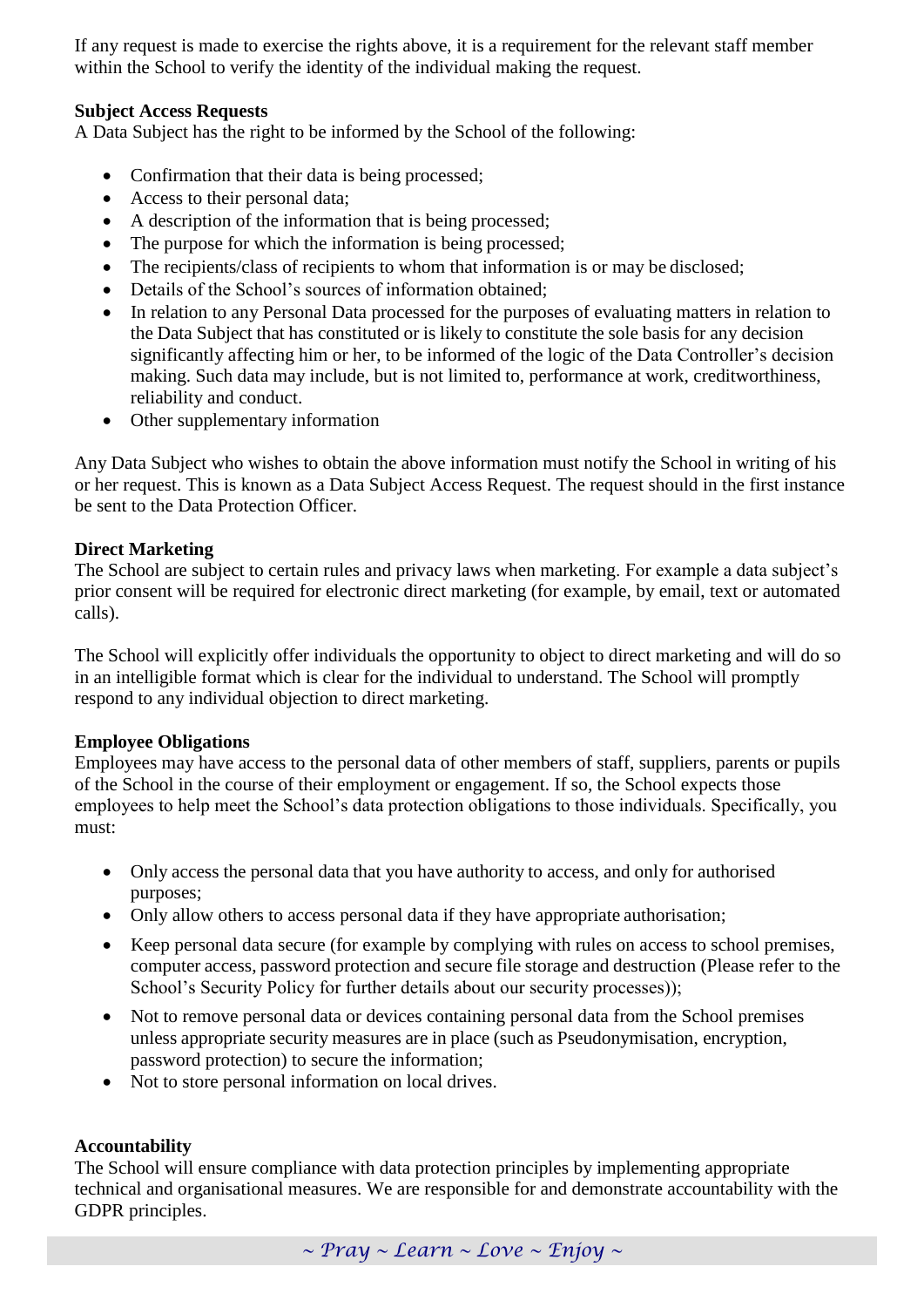The School have taken the following steps to ensure and document GDPR compliance:

#### **Data Protection Officer (DPO)**

Please find below details of the School's Data Protection Officer: - Roger Simmons The Information Commissioners Wycliffe House Water Lane Wilmslow Cheshire SK9 5AF

#### rsimmonsltd@gmail.com

The DPO is responsible for overseeing this data protection policy and developing data-related policies and guidelines.

Please contact the DPO with any questions about the operation of this Data Protection Policy or the GDPR or if you have any concerns that this policy is not being or has not been followed. In particular, you must always contact the DPO in the following circumstances:

- If you are unsure of the lawful basis being relied on by the School to process personal data;
- If you need to rely on consent as a fair reason for processing (please see below the section on consent for further detail);
- If you need to draft privacy notices or fair processing notices;
- If you are unsure about the retention periods for the personal data being processed;
- If you are unsure about what security measures need to be put in place to protect personal data;
- If there has been a personal data breach;
- If you are unsure on what basis to transfer personal data outside the EEA;
- If you need any assistance dealing with any rights invoked by a data subject;
- Whenever you are engaging in a significant new (or a change in) processing activity which is likely to require a data protection impact assessment or if you plan to use personal data for purposes other than what it was collected for;
- If you plan to undertake any activities involving automated processing or automated decision making;
- If you need help complying with applicable law when carrying out direct marketing activities;
- If you need help with any contracts or other areas in relation to sharing personal data with third parties.

#### **Personal Data Breaches**

The GDPR requires the School to notify any applicable personal data breach to the Information Commissioner's Office (ICO).

We have put in place procedures to deal with any suspected personal data breach and will notify data subjects or any applicable regulator where we are legally required to do so. If you know or suspect that a personal data breach has occurred, do not attempt to investigate the matter yourself. Immediately contact the person designated as the key point of contact for personal data breaches. This is the DPO.

#### **Transparency and Privacy Notices**

The School will provide detailed, specific information to data subjects. This information will be provided through the School's privacy notices which are concise, transparent, intelligible, easily accessible and in clear and plain language so that a data subject can easily understand them. Privacy notices sets out information for data subjects about how the School use their data and the School's privacy notices are tailored to suit the data subject.

Whenever we collect personal data directly from data subjects, including for human resources or employment purposes, we will provide the data subject with all the information required by the GDPR including the identity of the data protection officer, the School's contact details, how and why we will use, process, disclose, protect and retain personal data.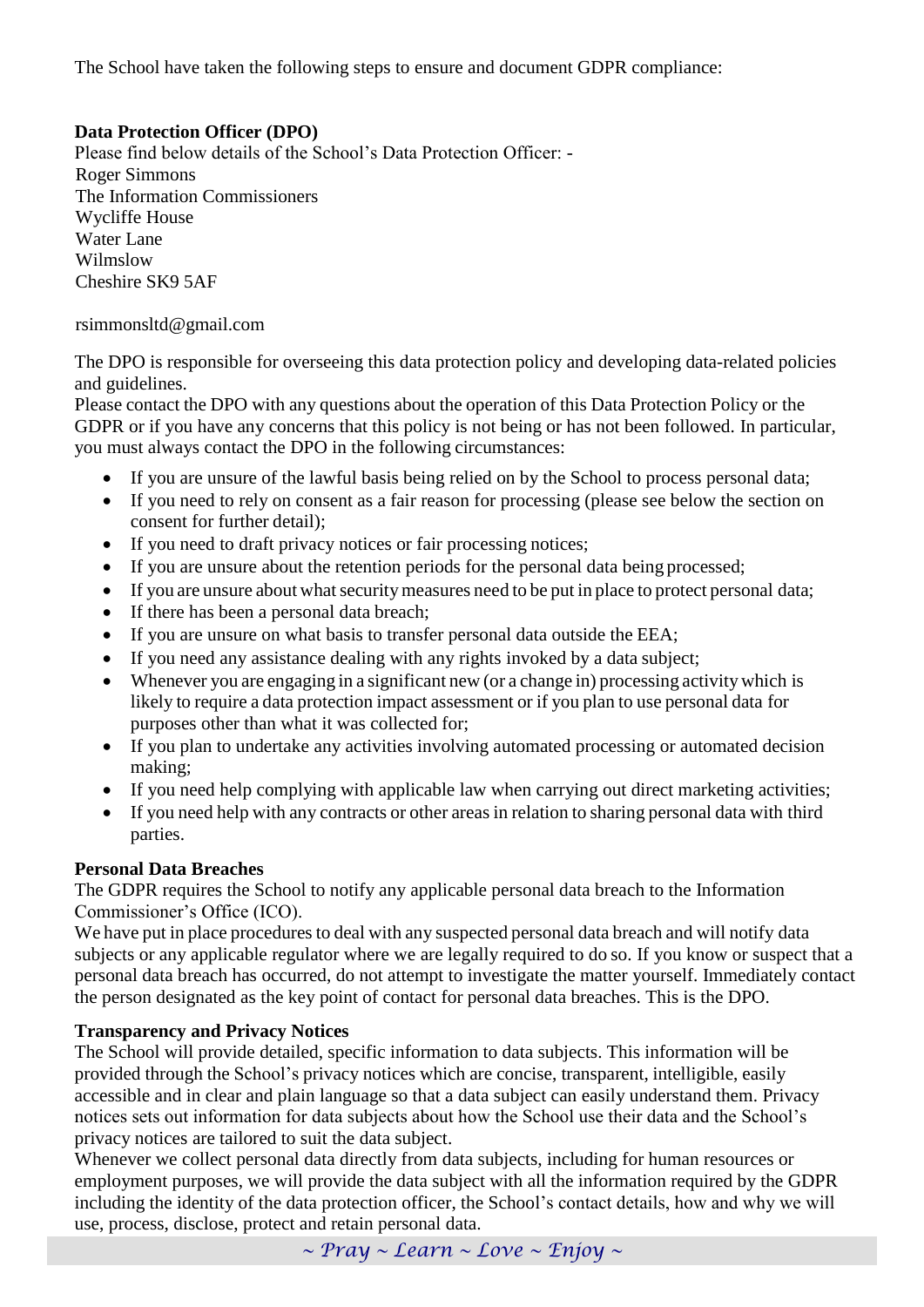When personal data is collected indirectly (for example from a third party or publically available source), we will provide the data subject with the above information as soon as possible after receiving the data. The School will also confirm whether that third party has collected and processed data in accordance with the GDPR.

Notifications shall be in accordance with ICO guidance and, where relevant, be written in a form understandable by those defined as "children" under the GDPR

#### **Privacy by Design**

The School adopts a privacy by design approach to data protection to ensure that we adhere to data compliance and to implement technical and organisational measures in an effective manner. Privacy by design is an approach that promotes privacy and data protection compliance from the start. To help us achieve this, the School takes into account the nature and purposes of the processing, any cost of implementation and any risks to rights and freedoms of data subjects when implementing data processes.

#### **Data Protection Impact Assessments (DPIAs)**

In order to achieve a privacy by design approach, the School conduct DPIAs for any new technologies or programmes being used by the School which could affect the processing of personal data. In any event the School carries out DPIAs when required by the GDPR in the following circumstances:

- For the use of new technologies (programs, systems or processes) or changing technologies;
- For the use of automated processing:
- For large scale processing of special category data;
- For large scale, systematic monitoring of a publicly accessible area (through the use of CCTV).

#### Our DPIAs contain:

- A description of the processing, its purposes and any legitimate interests used;
- An assessment of the necessity and proportionality of the processing in relation to its purpose;
- An assessment of the risk to individuals; and
- The risk mitigation measures in place and demonstration of compliance.

**Record Keeping** The School is required to keep full and accurate records of our data processing activities. These records include:

- The name and contact details of the School:
- The name and contact details of the Data Protection Officer;
- Descriptions of the types of personal data used;
- Description of the data subjects;
- Details of the School's processing activities and purposes;
- Details of any third party recipients of the personal data;
- Where personal data is stored:
- Retention periods; and
- Security measures in place.

#### **Training**

The School will ensure all relevant personnel have undergone adequate training to enable them to comply with data privacy laws.

## **Audit**

The School will test our data systems and processes in order to assess compliance. This will be done through data audits.

#### **Monitoring**

We will monitor the effectiveness of this and all of our policies and procedures and conduct a full review and update as appropriate.

Our monitoring and review will include looking at how our policies and procedures are working in practice to reduce the risks posed to the School.

*~ Pray ~ Learn ~ Love ~ Enjoy ~*